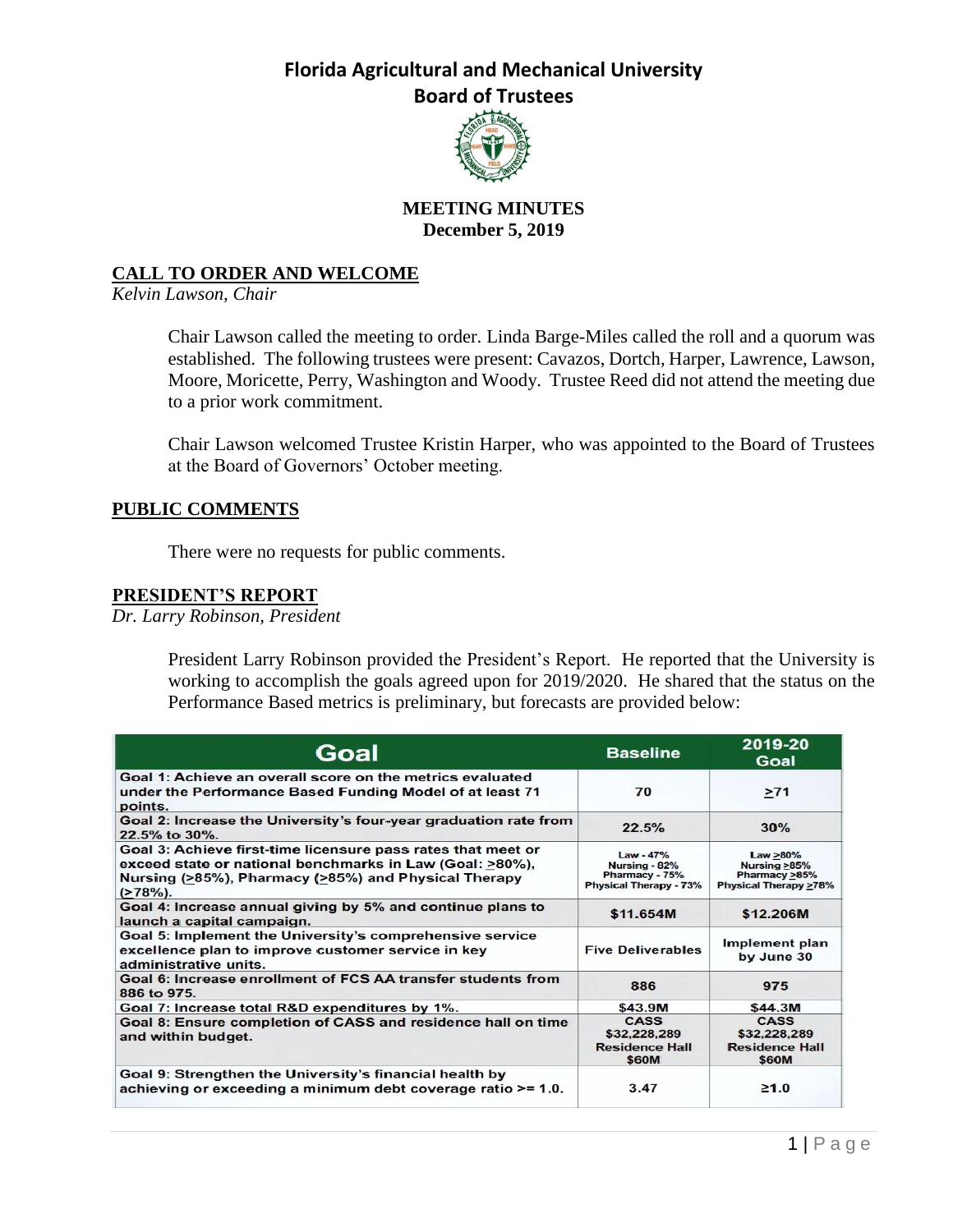

President Robinson stated that his team meets weekly and discusses its progress and action steps. They are also focused on the goals established in the Accountability Plan and the University's Strategic Plan.

Next, he recognized key hires, including the following;

- Dr. Alan Robertson, Vice President and Chief Financial Officer
- Chris Hessel, Associate Vice President for Construction and Safety
- Tonya Jackson, Assistant Vice President and University Controller
- Nichole Murry, University Budget Director
- Danielle McBeth Riley, Director of Government Relations
- Kortne Gosha, Vice President and Director of Athletics

He also acknowledged Richard Schweigert and Joyce Ingram for their contributions to the University over the past few months. President Robinson shared that position vacancy advertisements have been circulated for the deans of law and nursing.

Finally, President Robinson invited the Board to the program celebrating the success of the 2019 FAMU football team.

### **STUDENT GOVERNMENT ASSOCIATION (SGA) REPORT**

Trustee Moricette reported that November 12-13, 2019, FAMU students, along with other State University Students from the Florida Student Association, met with legislators regarding their legislative agenda.

Upcoming projects with the SGA include FAMU Day at the Capitol, Be-Out Day, Leadership Series, College Pads Partnership, Resource and Benefits Fail and Strengthening Campus Partnerships. Trustee Moricette shared that the shuttle service provided by the SGA has been very successful, with pick-up locations on the Set, at Polkinghorne Village and Phase III. He also indicated that the SGA is also incorporating voter registration in many of their events.

### **FACULTY SENATE REPORT**

Chair Lawson recognized Trustee Cavazos for the Faculty Senate report. Trustee Cavazos commended Provost Edington on his weekly updates regarding faculty and student activities and accomplishments. She highlighted Ashvini Chauhan, an associate professor in the School of the Environment, who was awarded \$1 million through the National Science Foundation for research on eastern oysters. This project will provide research opportunities for graduate and undergraduate students.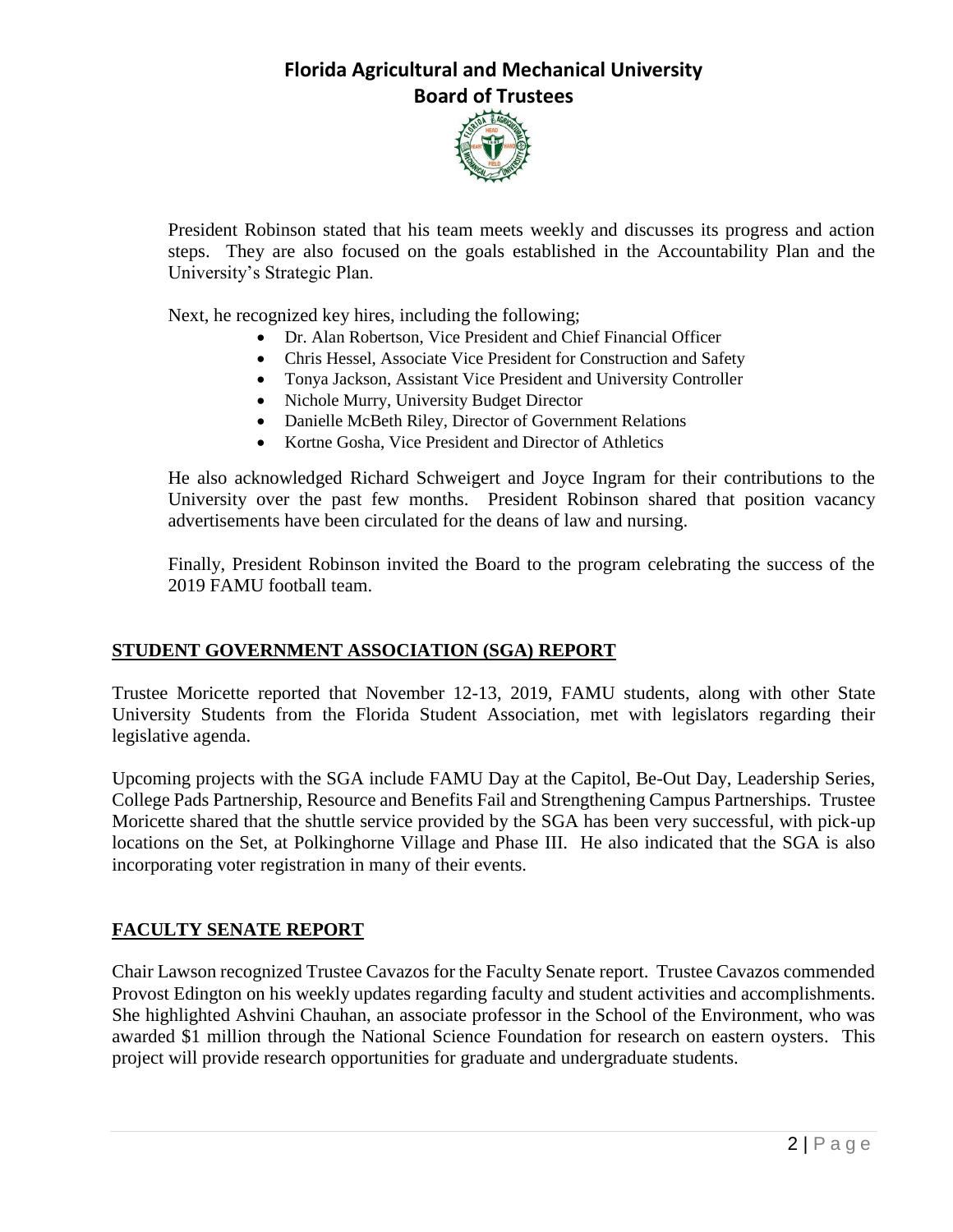

Trustee Cavazos also shared that College of Law launched Project PASS (Performance Assessment and Strategic Support) which was created to help with bar exam readiness. She also indicated that 43.44% of the 2018 law school graduates found employment with law firms and the median salary for FAMU's law graduates was \$50,000.

# **STANDING COMMITTEE REPORTS**

Chair Lawson informed the Board that their June 2020 meeting will be held immediately prior to the FAMU National Alumni Association meeting, and encouraged them to make plans to attend both meetings.

He then recognized the Committee chairs to present their respective reports.

### **Special Committee on Athletics**

*Kelvin Lawson, Chair*

Chair Lawson shared that the Committee met and recommended approval of the athletics director's contract. They also heard an update to the athletic department's budget. He asked that staff provide the monthly athletics' update to the full Board.

### **Academic and Student Affairs**

*Trustee Nicole Washington, Chair*

Trustee Washington reported that the Academic and Student Affairs Committee recommended approval of its three items that are included on the consent agenda: Tenure Upon Appointment for Dr. Richard Alo and Dr. Allyson Watson; amendment to Regulation 2.015, regarding admissions; and amended Regulation 2.030 regarding Student Activities.

Informational updates were provided on the following:

- Performance Based Funding Metrics
- Universities of Distinction Legislative Budget Request
- Research & Development
- Proposed new programs in Cybersecurity
- Textbook Affordability
- Medical Marijuana Education & Research Initiative.

The Student Affairs update included the Ignite transfer program, hazing prevention initiatives and the Financial Aid debt reduction system upgrade.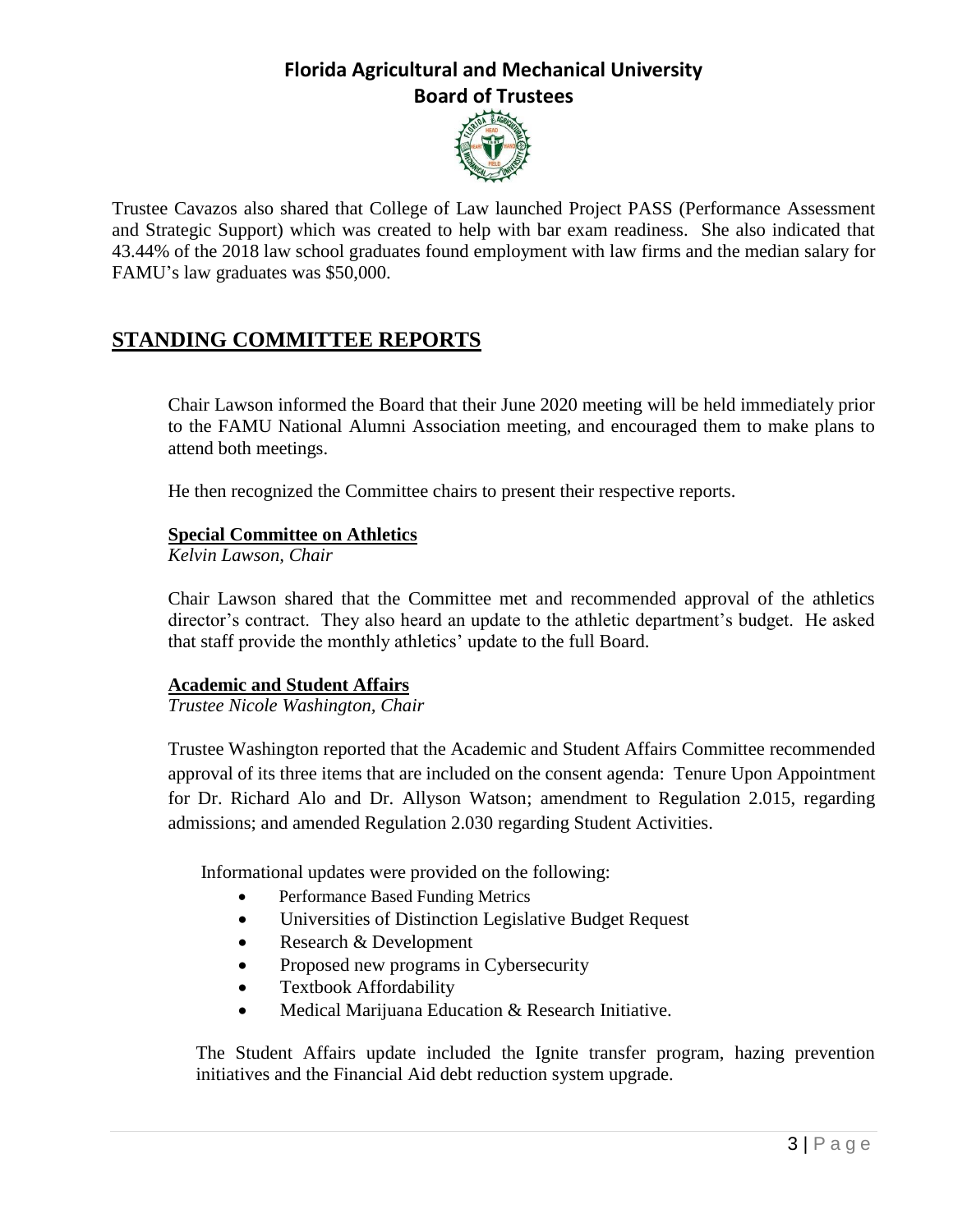

# **Audit and Compliance**

*Trustee Belvin Perry, Vice Chair*

The Audit and Compliance Committee recommended that the Board approve the Division of Audit work plan revisions; Board of Trustees Internal Control & Enterprise Risk Management Policy and the University Code of Conduct.

Trustee Perry also shared that the Committee received an update from Chief Compliance and Ethics Officer Calhoun regarding the mandatory training and office activities. VP Maleszewski also provided reports on audit and investigative follow-ups; external audits status; University fraud policy; Board Risk Appetite/Tolerance Statement; and the audit director position update.

### **Budget, Finance and Facilities**

*Trustee Kimberly Moore, Chair*

Trustee Moore reported that the Budget, Finance and Facilities Committee recommended approval of the SGA carry forward funds, approval of the amphitheater funding, and approval of the additional capital to complete the 700-bed residence hall. The Committee noted that the resident hall and the amphitheater were recommended for full board approval, with the requirement that formal monthly reports would be provided to the Board to include: the lists of expenses, expenses to date, risks to timely completion of deliverables, and plans to deal with those risks.

Trustee Moore noted the items that needed follow-up action:

- 1. Review of construction contracts by the General Counsel to identify penalties that need to be enforced regarding overruns.
- 2. Monthly reports on the CASS building, as well as other construction project.
- 3. Report on how student fees are currently allocated.
- 4. President Robinson to address in an upcoming meeting the following areas: Plan to restore reserves, contingency planning for construction projects and oversight model.

Chair Lawson asked Trustee Moore to create a calendar regarding the reports she mentioned.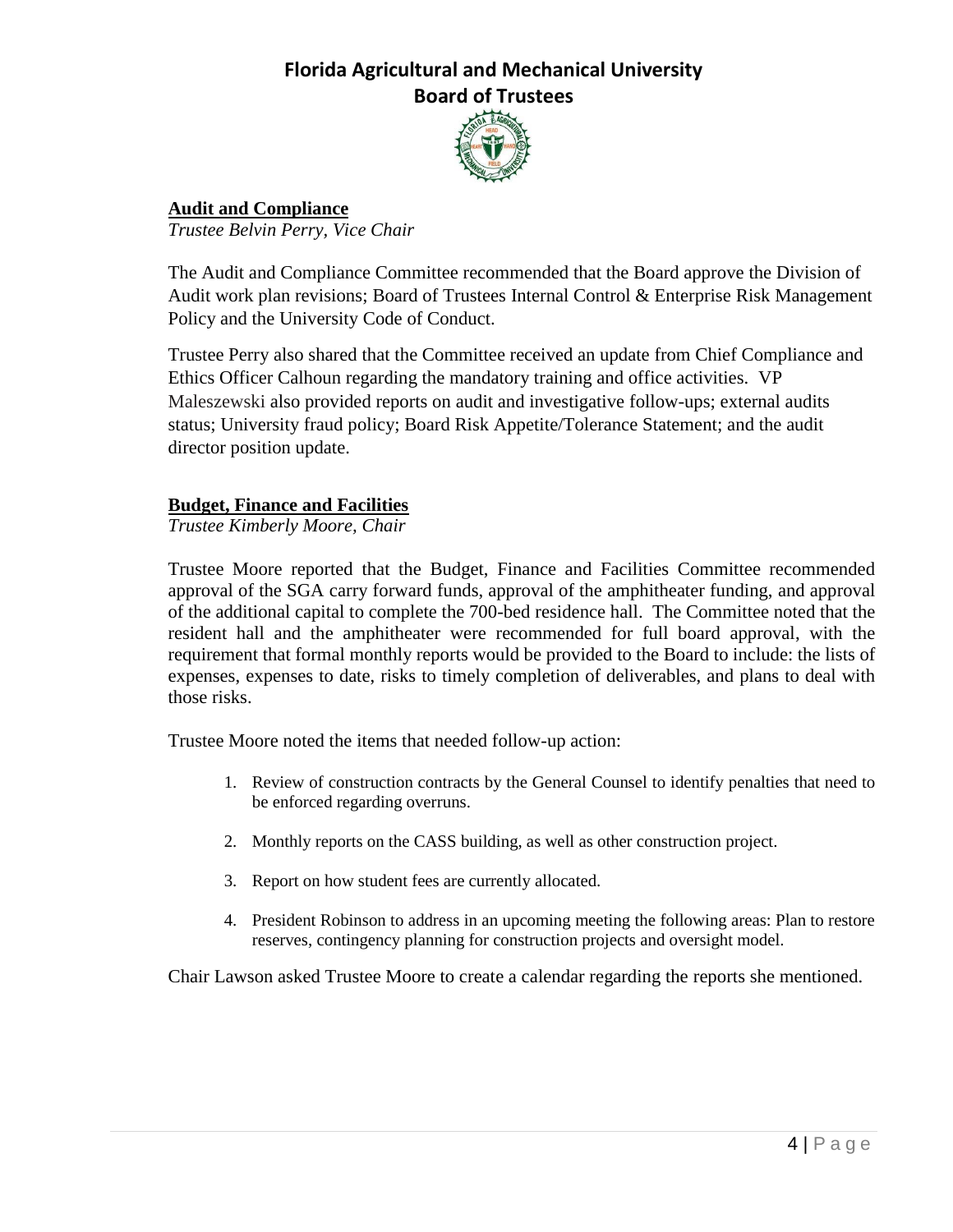

### **Direct Support Organizations**

*Trustee Thomas Dortch, Chair*

Chair Lawson recognized Trustee Dortch for the Direct Support Organization Report. Trustee Dortch shared that the University is receiving a \$500,000 donation to complete the new amphitheater and that the donor will be named upon receipt of family donation. The donor family has requested to remain anonymous at this time.

He shared that the Foundation Board approved an increase in its Budget, which includes withdrawing the remainder of available earnings, to provide additional funding in the areas of University support, donor outreach, and development support. The Committee also recommended approval of new DSO board members.

Total giving to-date was at \$2.93M, with a pledge fulfilment rate of \$334,000. Affinity giving groups contributed over \$702,000 for the fiscal year. Finally, updates were provided on the DSO's activities.

### **Governance**

*Trustee Thomas Dortch, Chair*

The General Counsel recommended that the Committee place the "Unmanned Aircraft Systems" policy in abeyance, pending feedback from the Division of Research, regarding possible funding, The policy will be placed on the next committee meeting agenda.

The Committee also heard a presentation from Dr. Melanie Wicinski regarding recommendations for changes to the presidential evaluation tool the Board uses. The Committee provided several recommendations regarding the structure of the evaluation. Chair Lawson indicated that he would provide an updated timeline in January 2020, to ensure the timely development and deployment of the evaluation.

## **CONSENT AGENDA**

Chair Lawson reviewed the Consent Agenda. He noted the removal of items BFF4 - Resolution Updating the University's Signatories, DSO1 - Naming of New Amphitheater and G-1 the Unmanned Aircraft Policy from the Consent Agenda. Trustee Washington moved approval of the Consent Agenda. The motion was seconded by Trustee Woody and the motion carried.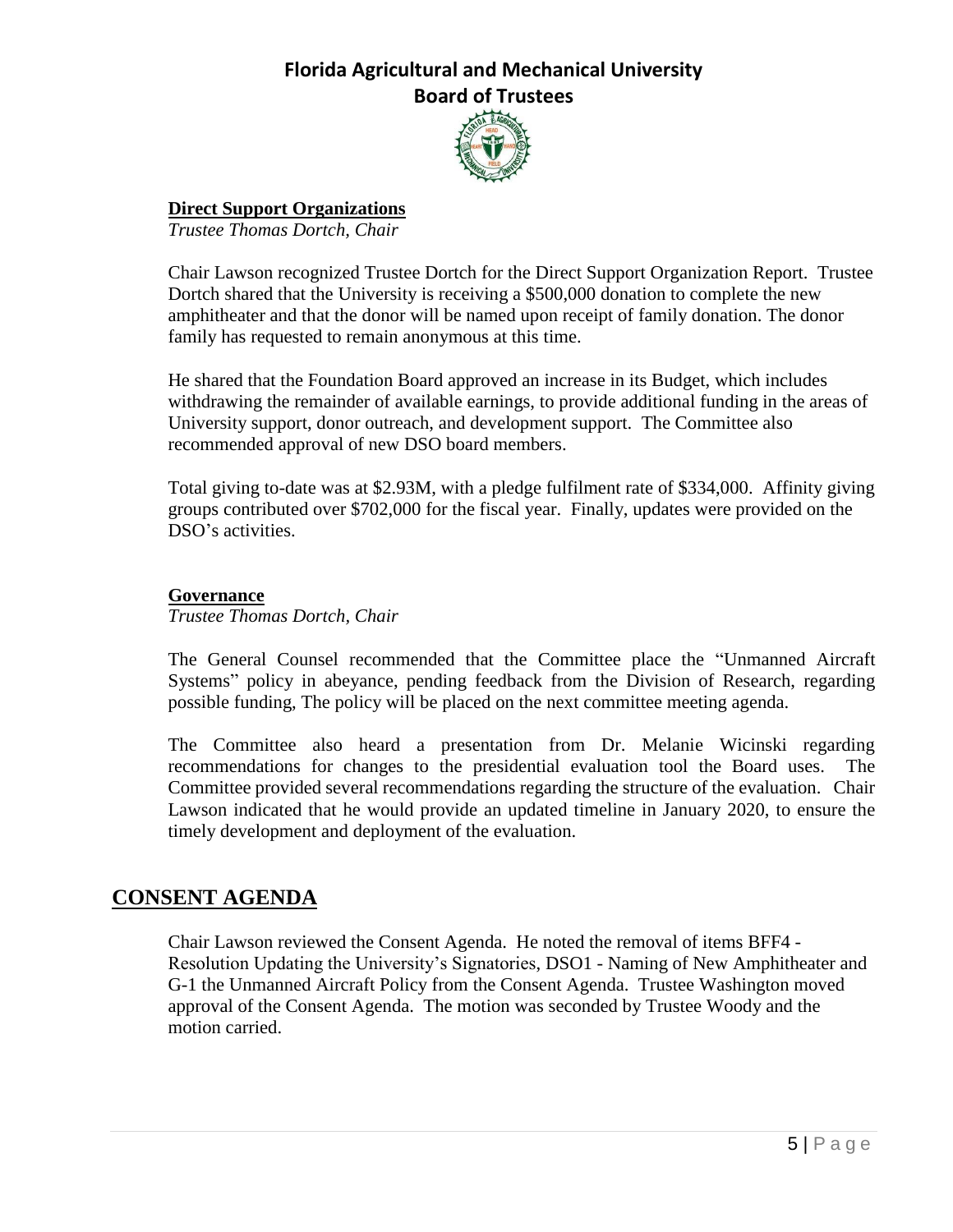

The consent agenda included the following items:

### **Board of Trustees (BT)**

- BT1 Minutes September 19, 2019
- BT2 Minutes October 17, 2019

#### **Academic and Student Affairs Committee (ASA)**

- ASA1 Tenure Upon Appointment (2)
- ASA2 Amended Regulation 2.015
- ASA3 Amended Regulation 2.030

#### **Special Committee on Athletics (A1)**

A1 Athletic Director's Employment Agreement

#### **Audit and Compliance Committee (AC)**

- AC1 Revised Division of Audit Work Plan
- AC2 BOT Internal Control & Enterprise Risk Management Policy
- AC3 Code of Conduct Policy

#### **Budget, Finance and Facilities Committee (BFF)**

- BFF1 SGA Carry Forward Funds
- BFF2 Amphitheatre Funding
- BFF3 Additional Capital to Complete 700-Bed Residence Hall
- BFF5 Oracle Contract
- BFF6 Student Fee Committee Recommendations

#### **Direct Support Organizations Committee (DSO)**

DSO2 Revised FY 2019-2020 FAMU Foundation Budget DSO3 FAMU Foundation Board of Directors

- Kenneth Neighbors
- G. Scott Uzzell
- T.J. Rose
- Kenya Washington-Johnson

Next, Attorney Wallace recommended that Joyce Ingram be kept on the Banking Resolution until the other two newly appointed individuals can be vetted by the bank. This recommendation will ensure that the University has sufficient signatories. Trustee Perry moved approval of the recommendation. It was seconded by Trustee Moore and the motion carried.